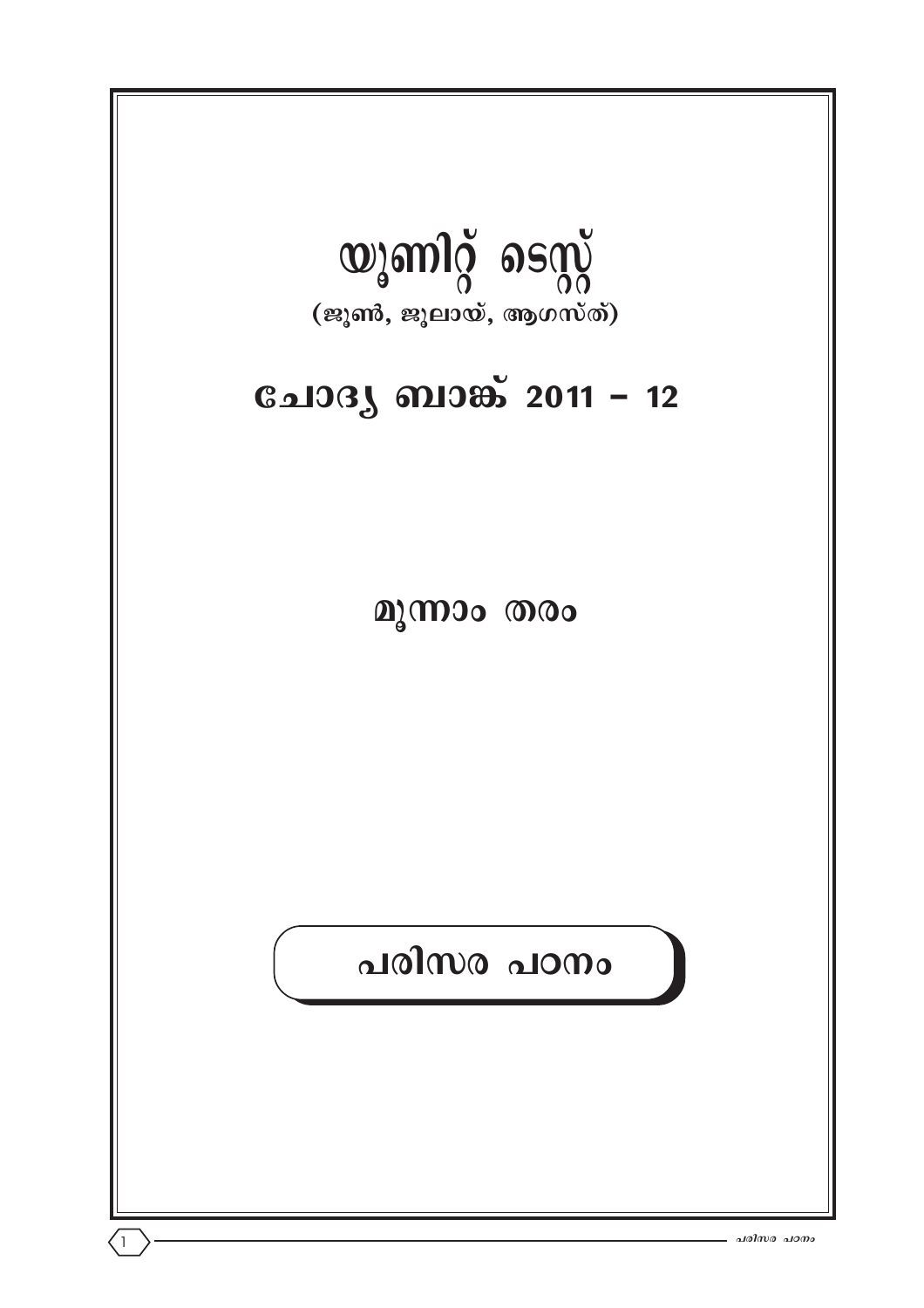# യൂണിറ്റ് ടെസ്റ്റ് (ജൂൺ, ജൂലായ്, ആഗസ്ത്) **ചോദ്യ ബാങ്ക് 2011 - 12**

മൂന്നാം തരം

# പരിസര പഠനം

### മേഖല - നിരീക്ഷണം

### പ്രവർത്തനം - 1

വീട്ടിലൊരു പച്ചക്കറിത്തോട്ടം എന്ന പരിപാടിയുമായി ബന്ധപ്പെട്ട് വിദ്യാലയത്തിൽ നിന്ന് വിതരണം ചെയ്ത വിത്തുകളുമായി മീര വീട്ടിലെത്തി. മുളക്, കുമ്പളം എന്നിവയുടെ വിത്തുകളാ യിരുന്നു അവൾക്ക് കിട്ടിയത്. അവൾ ഓരോ വിത്തും നിരീക്ഷിച്ച് അവയുടെ സവിശേഷതകൾ കണ്ടെത്തി. മീരയ്ക്ക് കിട്ടിയ വിത്തുകൾ ടീച്ചറുടെ കൈയിലുണ്ട്. അവ നിരീക്ഷിച്ച് സാമൃവൃത്യാസ ങ്ങൾ എഴുതി നോക്കൂ....

#### പ്രവർത്തനം – 2

പഠന പ്രവർത്തനത്തിന്റെ ഭാഗമായി പഞ്ചായത്ത് എൽ.പി.സ്കൂളിലെ മൂന്നാംതരത്തിലെ വിദ്യാർത്ഥികൾ അടുത്തുള്ള ഔഷധത്തോട്ടം സന്ദർശിച്ചു. ഓരോരുത്തരും ഓരോ സസ്യത്തിന്റെ ഇലകൾ നിരീക്ഷിച്ച് കുറിപ്പെഴുതി. നീതു ആര്യവേപ്പും ശ്യാം കറിവേപ്പുമാണ് നിരീക്ഷിച്ചത്. ഈ ചെടികൾ നിങ്ങളും കണ്ടിട്ടുണ്ടാവുമല്ലോ? ഇവയുടെ ഇലകളുടെ സവിശേഷതകളും ഇവ തമ്മി ലുള്ള സാമ്യവ്യത്യാസങ്ങളും കണ്ടെത്തി എഴുതു.

#### പ്രവർത്തനം - 3

തന്നിരിക്കുന്ന രണ്ടുതരം മണ്ണുകൾ നിരീക്ഷിക്കൂ. എന്തൊക്കെയാണ് മണ്ണിൽ കാണുന്നത്? ഓരോ തരം മണ്ണിന്റേയും സവിശേഷതകൾ കണ്ടെത്തി എഴുതു.

#### പ്രവർത്തനം - 4

വെള്ളിലോട് എ.എൽ.പി.സ്കൂളിലെ പച്ചക്കറി വിളവെടുത്തപ്പോൾ മൂന്നാം ക്ലാസിലെ കുട്ടി കൾ കക്കിരിക്കയും വെള്ളരിക്കയും കഴിക്കാനായി ക്ലാസിൽ കൊണ്ടുവന്നു. മീന ടീച്ചർ എല്ലാ കുട്ടി കൾക്കുമായി ഇവ മുറിച്ചു തയ്യാറാക്കി വെച്ചു .ടീച്ചർ പറഞ്ഞു , ' കഴിക്കാൻ വരട്ടെ എന്താണ് രണ്ടി ന്റേയും പ്രത്യേകത' ? അവർ നിരീക്ഷിക്കാൻ തുടങ്ങി. നിങ്ങളും ശ്രദ്ധയോടെ നിരീക്ഷിച്ച് സവിശേ ഷതകളും സാമൃവൃത്യാസങ്ങളും കണ്ടെത്തി എഴുതു.

#### പ്രവർത്തനം - 5

 $^{\prime}$ 

ഗീതുവും കൂട്ടുകാരും സ്കൂളിലേക്ക് പോവുകയാണ് കൂടയെടുത്തെങ്കിലും മിക്കവരും നന ഞ്ഞിരുന്നു, പെട്ടെന്ന് ഒരു കാറ്റ് വീശി. ഹൊ ! 'എന്തൊരു കുളിര്...' കുട്ടത്തിലാരോ പറഞ്ഞു. 'സ്കുള ടക്കുമ്പോൾ എന്ത് ചൂടായിരുന്നു' . മഴക്കാലം വന്നപ്പോൾ എന്തെല്ലാം മാറ്റങ്ങളാണ് നമുക്ക് ചുറ്റും ഉണ്ടായത്? ശ്രദ്ധയോടെ നിരീക്ഷിച്ച് എഴുതി നോക്കു

പരിസര പറനം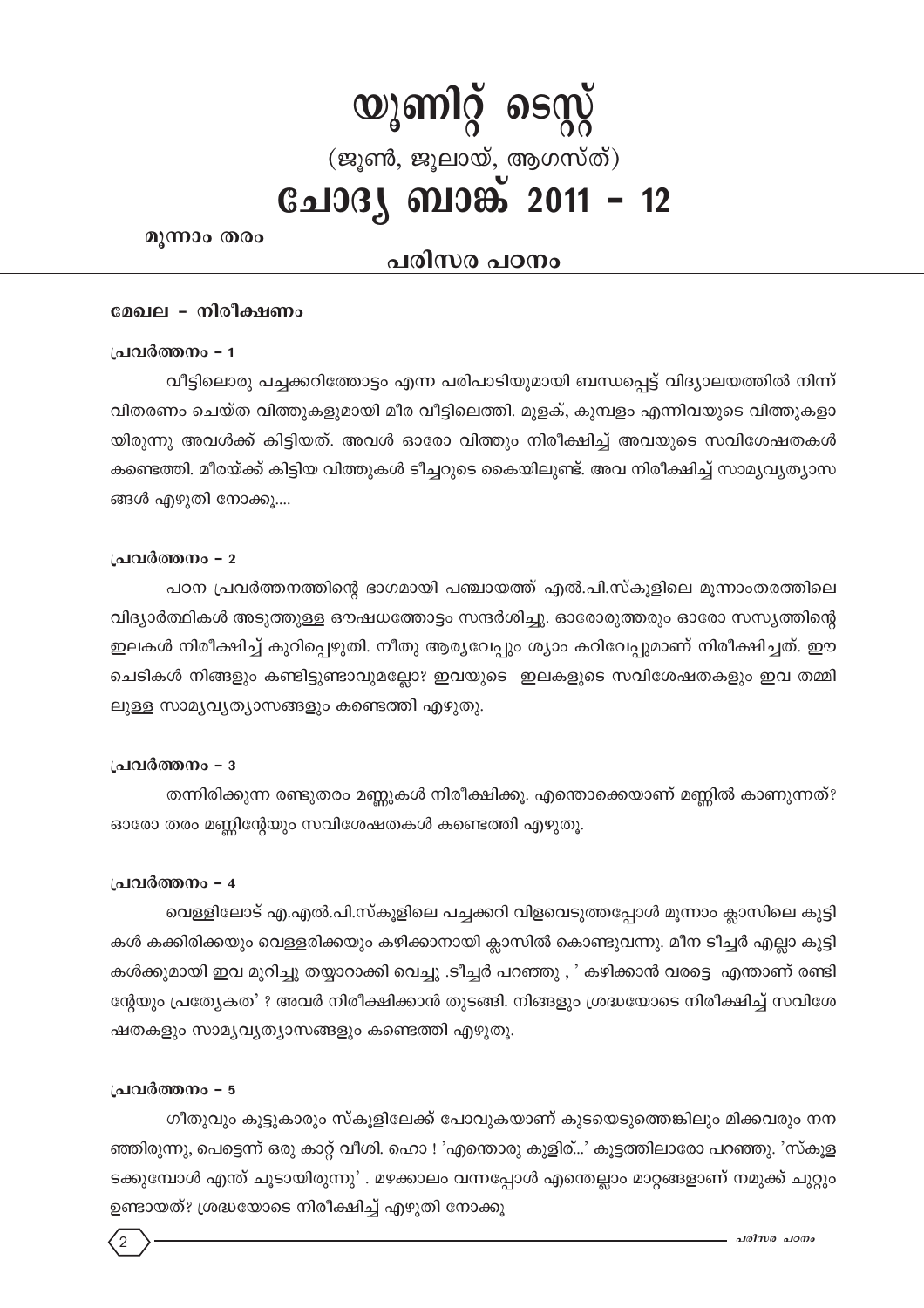### സൂചകങ്ങൾ

# **മേഖല - നിരീക്ഷിക്കലും രേഖപ്പെടുത്തലും**

**പ്രവർത്തനം** – 1

- ഇന്ദ്രിയങ്ങൾ ഉപയോഗപ്പെടുത്തി പരമാവധി സവിശേഷതകൾ തിരിച്ചറിഞ്ഞിട്ടുണ്ട്.
- 4/3/2/1

4/3/2/1

- $\bullet$  കണ്ടെത്തിയ സവിശേഷതകളുടെ അടിസ്ഥാനത്തിൽ വിത്തുകളുടെ ആകൃതി, വലുപ്പം, നിറം, യൊടുമ്പോഴുള്ള വൃത്തി വിത്തുകൾ തമ്മിലുള്ള സാദൃശൃ/വൃത്യാസങ്ങൾ നിർണയിച്ചിട്ടുണ്ട്.
	- 4/3/2/1
- നിരീക്ഷിച്ച വസ്തുതകൾ ചിട്ടയായി രേഖപ്പെടുത്തിയിട്ടുണ്ട്.  $4/3/2/1$

### **പ്രവർത്തനം - 2**

- ഇന്ദ്രിയങ്ങൾ ഉപയോഗപ്പെടുത്തി പരമാവധി സവിശേഷതകൾ തിരിച്ചറിഞ്ഞിട്ടുണ്ട്.  $\mu/3/2/1$
- കണ്ടെത്തിയ സവിശേഷതകളുടെ (ഇലകളുടെ വലുപ്പം, ആകൃതി, നിറം, മണം....) അടിസ്ഥാന ത്തിൽ ഇലകൾ തമ്മിലുള്ള പരമാവധി സാദൃശൃ/വൃതൃാസങ്ങൾ നിർണിയിച്ചട്ടുണ്ട്.  $4/3/2/1$
- നിരീക്ഷിച്ച വസ്തുതകൾ ചിട്ടയായി രേഖപ്പെടുത്തിയിട്ടുണ്ട്.

### **പ്രവർത്തനം - 3**

- ഇന്ദ്രിയങ്ങൾ ഉപയോഗപ്പെടുത്തി പരമാവധി സവിശേഷതകൾ തിരിച്ചറിഞ്ഞിട്ടുണ്ട്.  $4/3/2/1$
- $\bullet$  കണ്ടെത്തിയ സവിശേഷതകളുടെ അടിസ്ഥാനത്തിൽ (മണ്ണിന്റെ നിറം, തരികളുടെ വലിപ്പം, ജൈവാംശം...) മണ്ണുകൾ തമ്മിലുള്ള പരമാവധി സാദൃശൃ/വൃത്യാസങ്ങൾ നിർണയിച്ചിട്ടുണ്ട്.
- നിരീക്ഷിച്ച വസ്തുതകൾ ചിട്ടയായി രേഖപ്പെടുത്തിയിട്ടുണ്ട്.  $4/3/2/1$

### **പ്രവർത്തനം - 4**

- ഇന്ദ്രിയങ്ങൾ ഉപയോഗപ്പെടുത്തി പരമാവധി സവിശേഷതകൾ തിരിച്ചറിഞ്ഞിട്ടുണ്ട്.  $4/3/2/1$
- കണ്ടെത്തിയ സവിശേഷതകളുടെ അടിസ്ഥാനത്തിൽ വെള്ളരിക്കയുടെയും, കക്കരിക്കയുടെയും സാദൃശ്യ വൃത്യാസങ്ങൾ ( നിറം, വലിപ്പം, രൂചി, മണം, വിത്തിലുള്ള വൃത്യാസം...) നിർണ്ണയിച്ചി ട്ടുണ്ട്.  $4/3/2/1$
- നിരീക്ഷിച്ച് വസ്തുതകൾ ചിട്ടയായി രേഖപ്പെടുത്തിയിട്ടുണ്ട്.  $4/3/2/1$

### **പ്രവർത്തനം - 5**

- ഇന്ദ്രിയങ്ങൾ ഉപയോഗപ്പെടുത്തി പരമാവധി സവിശേഷതകൾ തിരിച്ചറിഞ്ഞിട്ടുണ്ട്.  $\mu/3/2/1$
- കണ്ടെത്തിയ സവിശേഷതകളുടെ അടിസ്ഥാനത്തിൽ വേനൽക്കാലത്തിന്റേയും മഴക്കാലത്തി ന്റേയും വ്യത്യാസങ്ങൾ നിർണ്ണയിച്ചിട്ടുണ്ട്. കാര്യം കാര്യമായ കാര്യമായ 1/3/2/1
- നിരീക്ഷിച്ച് വസ്തുതകൾ ചിട്ടയായി രേഖപ്പെടുത്തിയിട്ടുണ്ട്.  $4/3/2/1$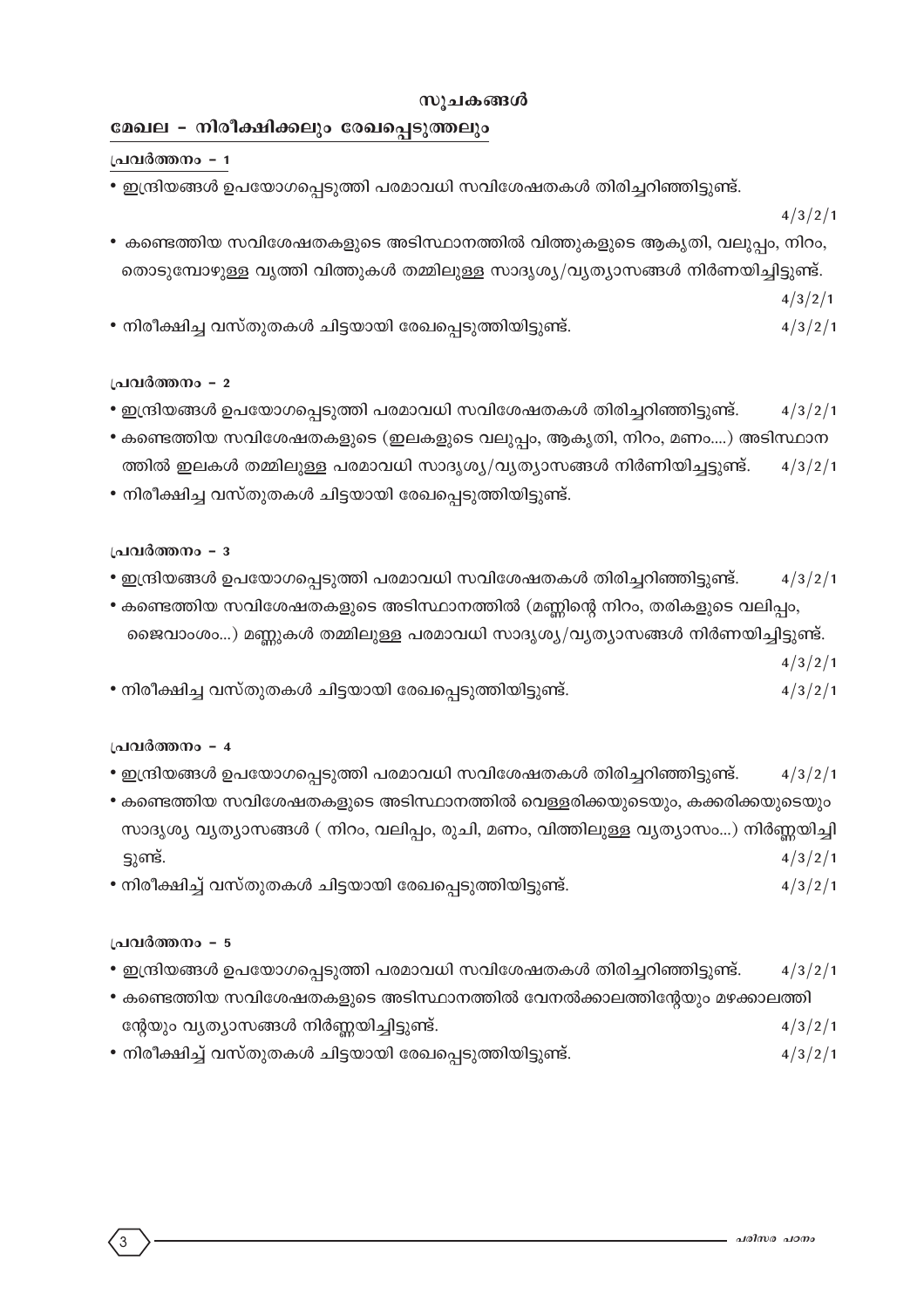### മേഖല - അപഗ്രഥനം

### പ്രവർത്തനം - 1

ഗീതുവിന്റേയും രാജുവിന്റേയും വീട്ടിൽ 4 അംഗങ്ങൾ വീതമാണുള്ളത്. അവരുടെ വീടുക ളിൽ ഒരു ദിവസം വ്യത്യസ്ത ആവശ്യങ്ങൾക്കായി ഉപയോഗിക്കുന്ന വെള്ളത്തിന്റെ അളവാണ് താഴെ കൊടുത്തിരിക്കുന്നത്?

| ആവശ്യം       | ഉപയോഗിക്കുന്ന വെള്ളത്തിന്റെ അളവ് |            |  |
|--------------|----------------------------------|------------|--|
|              | ഗീത                              | രാജു       |  |
| പല്ലുതേക്കൽ  | 6കപ്പ്                           | 10കപ്പ്    |  |
| കുളിക്കൽ     | 10ബക്കറ്റ്                       | 15ബക്കറ്റ് |  |
| അലക്കൽ       | 18ബക്കറ്റ്                       | 16ബക്കറ്റ് |  |
| പാചകം        | 2ബക്കറ്റ്                        | 2ബക്കറ്റ്  |  |
| പാത്രം കഴുകൽ | ബെക്കറ്റ്                        | 10ബക്കറ്റ് |  |

പട്ടിക വായിച്ചില്ലേ..... ഏതു വീട്ടിലാണ് വെള്ളം ശ്രദ്ധയോടെ ഉപയോഗിക്കുന്നത്? നിങ്ങ ളുടെ കണ്ടെത്തലുകൾ എന്തെല്ലാം? നിർദ്ദേശങ്ങൾ എഴുതൂ

### പ്രവർത്തനം - 2

ആഗസ്ത് ആദ്യ ആഴ്ചയിൽ കേരളത്തിലെ വിവിധ സ്ഥലങ്ങളിൽ പെയ്ത മഴ കലണ്ടറിൽ രേഖപ്പെടുത്തിയിരിക്കുന്നത് നോക്കു.

പട്ടിക അപഗ്രഥിച്ച് കണ്ടെത്തലുകൾ എഴുതൂ.

| <b>பிப்பி வேலி இசுரி</b><br>ையிலுள்ள | discriminants.                 | தியில்      | dio de celo citi | ையூதவஙியூ<br>அடி வி.வாம் | <b>ANGEL</b><br>$al = 2 \, cm$ 208 |
|--------------------------------------|--------------------------------|-------------|------------------|--------------------------|------------------------------------|
|                                      | ഷിക്ഷ പക<br><b>IYYO MA FRO</b> | mills : gle | க்கூறி           |                          | $\sin 4 \mu \text{g}$ in           |
| க்குமையி<br>2                        |                                |             |                  |                          |                                    |
| 3                                    |                                |             | neer<br>Hitt     |                          |                                    |
| 4                                    |                                |             |                  | HH.                      |                                    |
| 5                                    | 11111                          |             |                  |                          |                                    |
| 6                                    | VEK,                           |             | me               |                          | W.                                 |
| 7                                    |                                |             | 33331            |                          |                                    |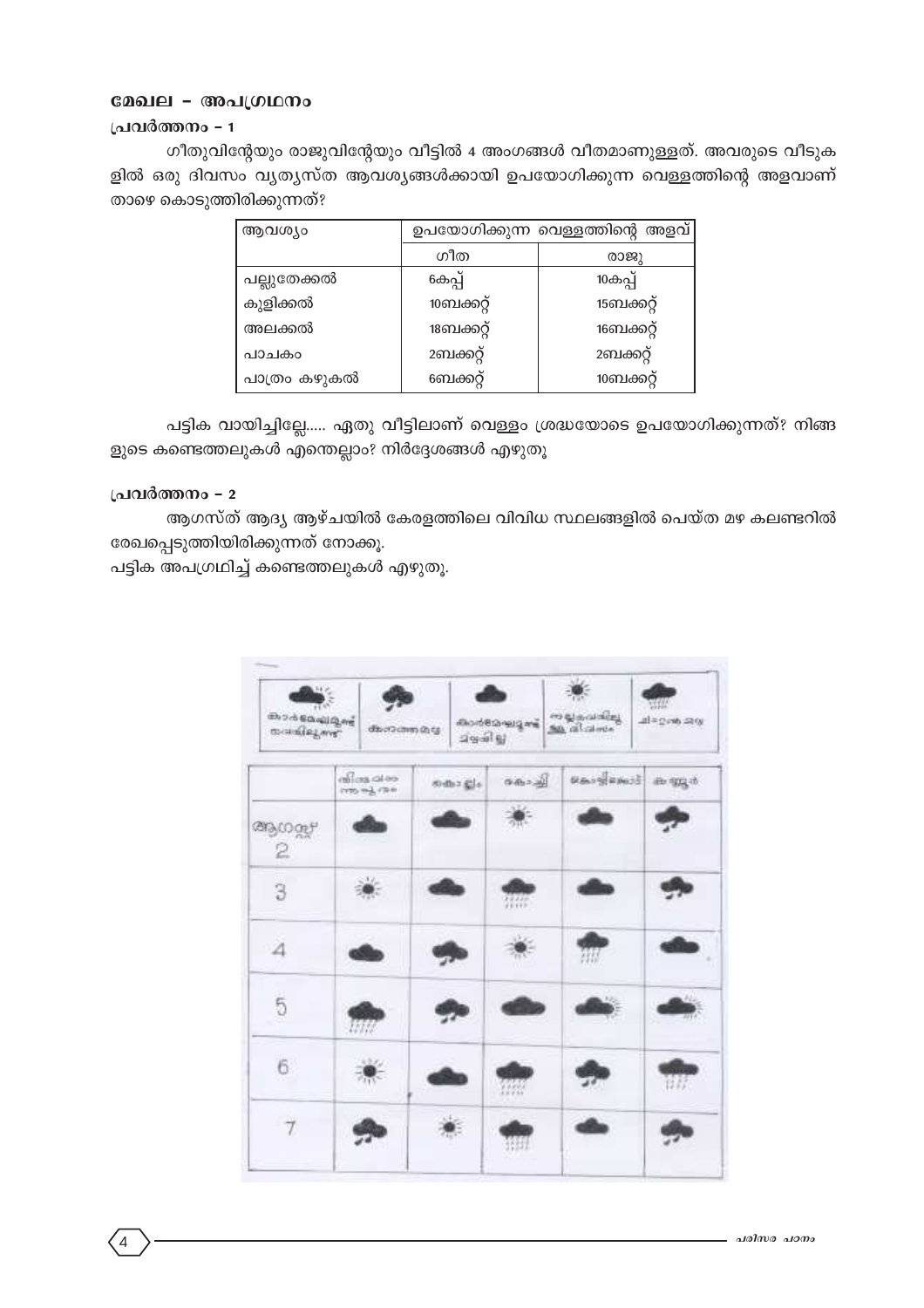### **പ്രവർത്തനം - 3**

കഞ്ചിക്കോട് സ്കൂളിലെ അമൃതയും അഞ്ചിലക്കോട് സ്കൂളിലെ വീണയും അടുത്ത ബന്ധു ക്കളാണ്. ഓണക്കാലത്ത് അവർ ഒത്തുകൂടിയപ്പോൾ പരിസരപുസ്തകത്തിൽ മഴയുടെ അളവ് എഴു തിയത് നോക്കൂ. ഇവയിൽ നിന്ന് എന്തെല്ലാം കാര്യങ്ങൾ നിങ്ങൾക്ക് മനസ്സിലായി..... എഴുതൂ.....



### **പ്രവർത്തനം - 4**

കാലാവസ്ഥാഘടികാരം നിർമ്മിക്കുക എന്ന പ്രവർത്തനത്തിന്റെ ഭാഗമായി അധ്യാപിക നിർദ്ദേശിച്ചത് അനുസരിച്ച് അപ്പു ഞായറാഴ്ച വീട്ടിൽവച്ച് ഒരു കാലാവസ്ഥാഘടികാരം നിർമ്മി ച്ചു. അതാണ് താഴെ കൊടുത്തിരിക്കുന്നത്. ഇത് നിരീക്ഷിച്ച് എന്തൊക്കെ കാരൃങ്ങൾ പറയാൻ പറ്റും.

(ചിത്രം -  $2)$ 

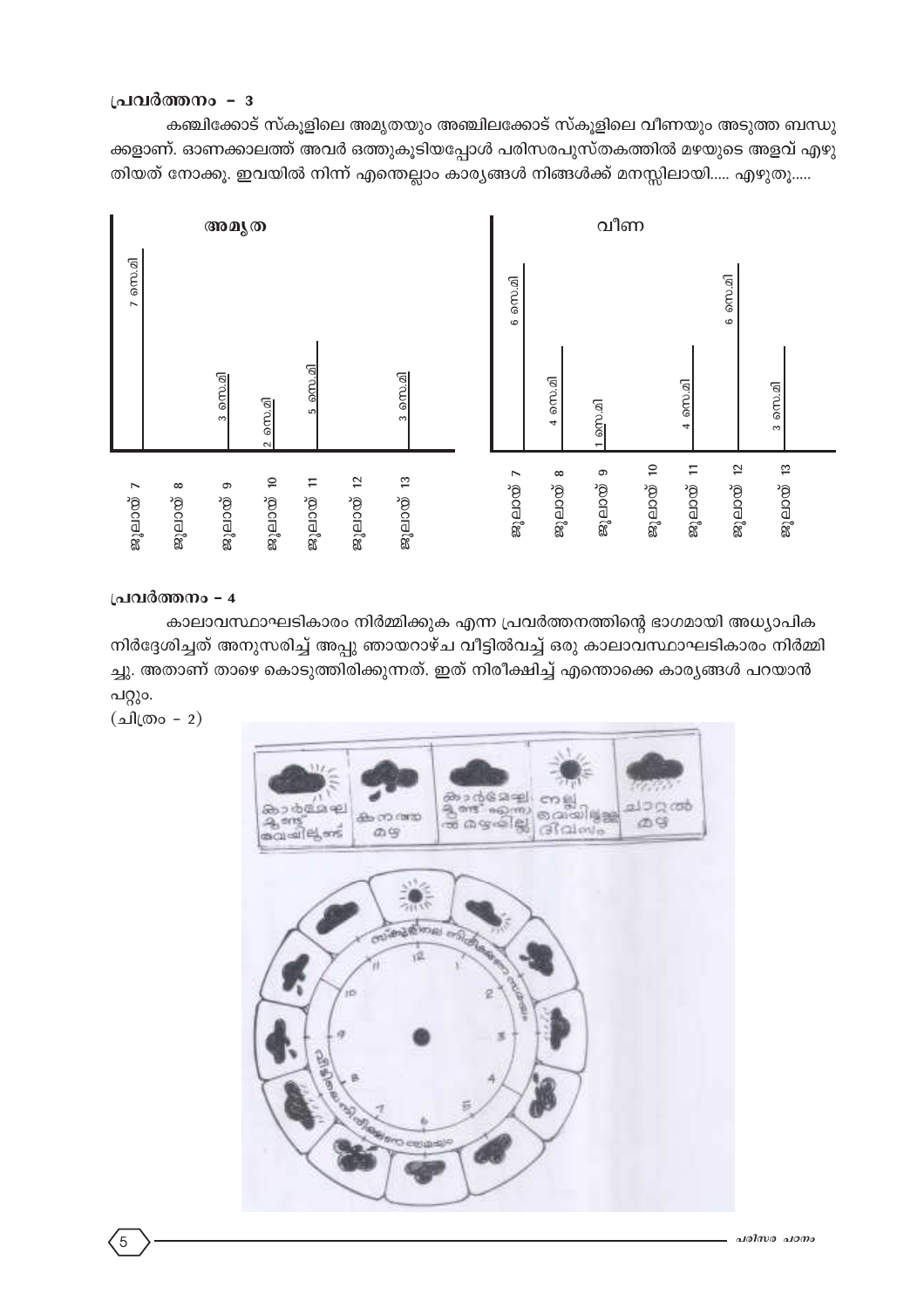### പത്രവാർത്ത



# കുടിവെള്ളക്ഷാമം രൂക്ഷം

ആയിക്കര: വേനൽക്കാലം ആരംഭിച്ചതോടെ ആയിക്കര ഗ്രാമവാസികൾക്ക് കുടിവെള്ളത്തിന് ക്ഷാമം നേരിട്ടുതുടങ്ങി. രണ്ടിടങ്ങളിൽ നാലു കന്നുകാലി കൾ ചത്തു. കിണറുകൾ പലേടത്തും വറ്റി. ഇതു പരിഹരിക്കുന്നതിന് നാട്ടു കാർ യോഗം ചേർന്ന് പഞ്ചായത്തിന് നിവേദനം നൽകി.

ചിത്രങ്ങളും പത്രവാർത്തകളും നിരീക്ഷിച്ചില്ലേ? എന്തൊക്കെയാണ് നിങ്ങൾക്ക് കണ്ടെത്താൻ കഴിയുന്നത്? കുടിവെള്ളക്ഷാമം പരിഹരിക്കാനുള്ള നിർദ്ദേശ ങ്ങൾ കൂടി എഴുതണേ.

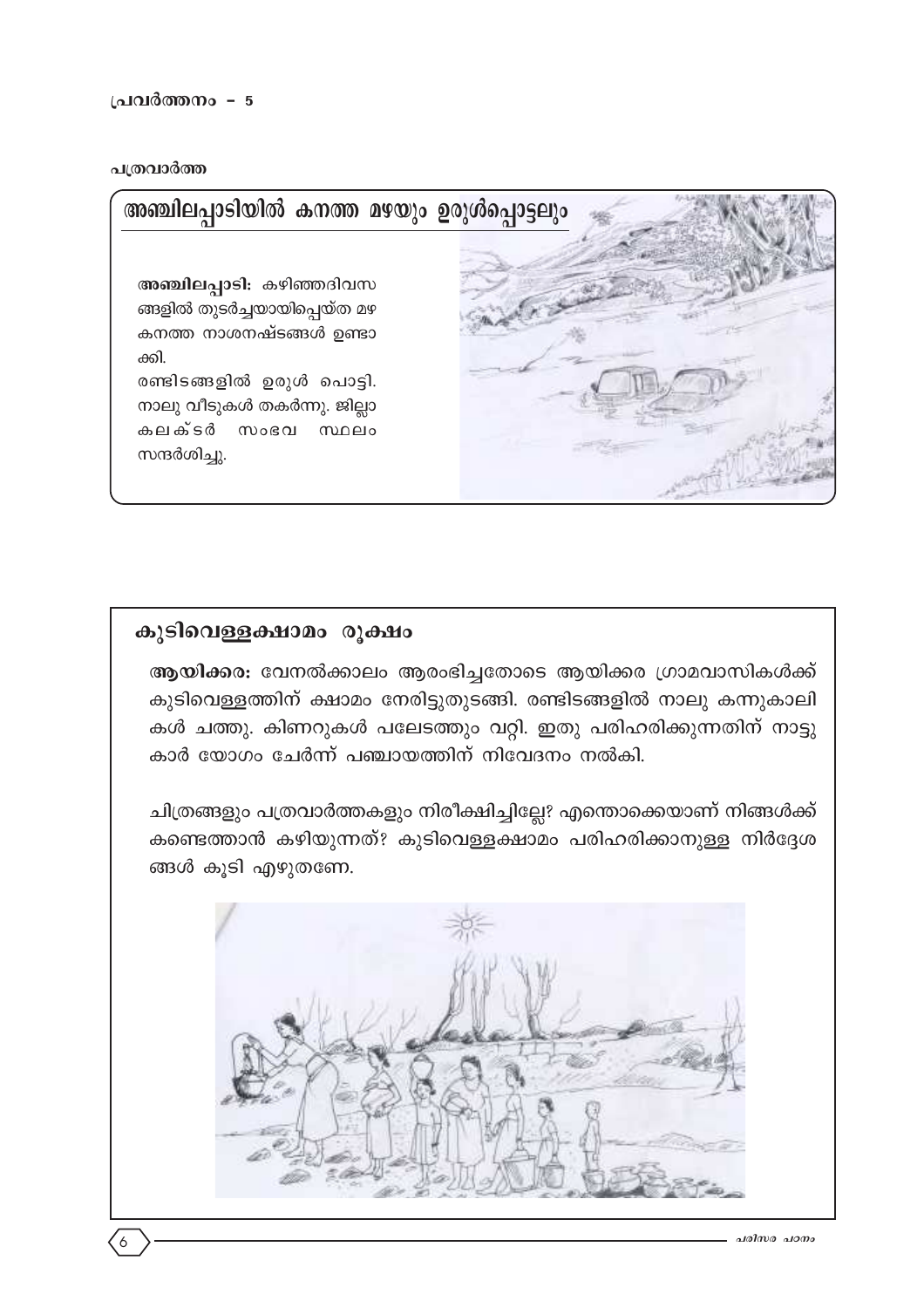### മേഖല - അപഗ്രഥിച്ച് നിഗമനത്തിലെത്തിച്ചേരൽ

### **പ്രവർത്തനം - 1**

| 1 തന്നിരിക്കുന്ന വിവരങ്ങൾ അപഗ്രഥിച്ച് സ്വന്തം ഭാഷയിൽ രേഖപ്പെടുത്തിയിട്ടുണ്ട്. | 4/3/2/1 |
|-------------------------------------------------------------------------------|---------|
| 2.ജലം ശ്രദ്ധയോടെ ഉപയോഗിക്കണം. എന്ന മനോഭാവത്തിൽ നിർദ്ദേശങ്ങൾ എഴുതിയിട്ടുണ്ട്.  |         |
|                                                                               | 4/3/2/1 |

### <u> പ്രവർത്തനം - 2</u>

| തന്നിരിക്കുന്ന വിവരങ്ങൾ അപഗ്രഥിച്ച് സ്വന്തം ഭാഷയിൽ രേഖപ്പെടുത്തിയിട്ടുണ്ട്. | 4/3/2/1 |
|-----------------------------------------------------------------------------|---------|
| ഓരോ സ്ഥലത്തലും മഴയുടെ അളവ് വൃതൃസ്തമാണെന്ന് തിരിച്ചറിഞ്ഞിട്ടുണ്ട്.           | 4/3/2/1 |
| അപഗ്രഥനത്തിലൂടെ ശരിയായ നിഗമനങ്ങളിൽ എത്തിച്ചേർന്നിട്ടുണ്ട്.                  | 4/3/2/1 |

### **പ്രവർത്തനം - 3**

X∂n-cn-°p∂ hnh-c-߃ A]-{K-Yn®v kz¥w `mj-bn¬ tcJ-s∏-Sp-Øn-bn-´p-≠v. ഓരോ സ്ഥലത്തലും മഴയുടെ അളവ് വൃതൃസ്തമാണെന്ന് തിരിച്ചറിഞ്ഞിട്ടുണ്ട്. അപഗ്രഥനത്തിലൂടെ ശരിയായ നിഗമനങ്ങളിൽ എത്തിച്ചേർന്നിട്ടുണ്ട്.

### **പ്രവർത്തനം - 4**

| തന്നിരിക്കുന്ന വിവരങ്ങൾ അപഗ്രഥിച്ച് സ്വന്തം ഭാഷയിൽ രേഖപ്പെടുത്തിയിട്ടുണ്ട്. | 4/3/2/1 |
|-----------------------------------------------------------------------------|---------|
| ഓരോ മണിക്കൂറിലും കാലാവസ്ഥ വ്യതിയാനമുണ്ടെന്ന് തിരിച്ചറിഞ്ഞിട്ടുണ്ട്.         | 4/3/2/1 |
| അപഗ്രഥനത്തിലൂടെ ശരിയായ നിഗമനങ്ങളിൽ എത്തിച്ചേർന്നിട്ടുണ്ട്.                  | 4/3/2/1 |

### **പ്രവർത്തനം - 5**

7

തന്നിരിക്കുന്ന വിവരങ്ങൾ അപഗ്രഥിച്ച് സ്വന്തം ഭാഷയിൽ രേഖപ്പെടുത്തിയിട്ടുണ്ട്.  $4/3/2/1$ ആവശ്യത്തിലധികം മഴലഭിച്ചിട്ടും കുടിവെള്ള ക്ഷാമം നേരിടുന്നു. എന്ന പ്രശ്നം കൂടി തിരിച്ചറി ഞ്ഞിട്ടുണ്ട്.  $4/3/2/1$ അപഗ്രഥനത്തിലൂടെ ശരിയായ നിഗമനങ്ങളിൽ എത്തിച്ചേർന്നിട്ടുണ്ട്.  $4/3/2/1$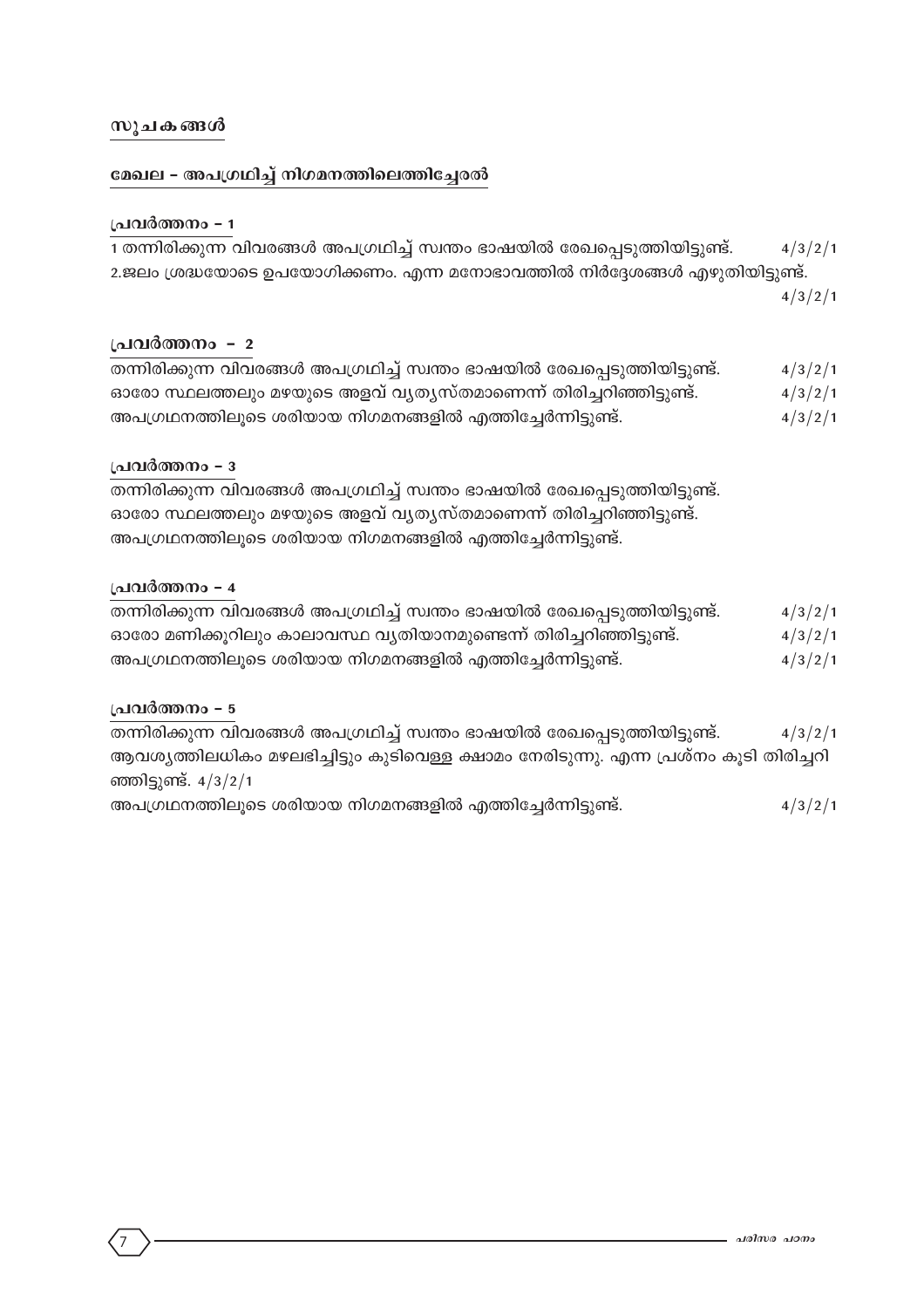### മേഖല - വർഗ്ഗീകരണം

1. പഞ്ചായത്ത് സ്കൂളിൽ കൃഷിത്തോട്ടം ഉണ്ടാക്കുന്നതിനായി വിത്തുകൾ കൊണ്ടുവരാൻ പറഞ്ഞ പ്പോൾ കുട്ടികൾ കൊണ്ടുവന്ന വിത്തുകളാണ് ചുവടെ തന്നിരിക്കുന്നത്. നിങ്ങൾക്കവയെ ഇഷ്ട പ്പെട്ട രീതിയിൽ കൂട്ടങ്ങളാക്കി പട്ടികപ്പെടുത്താമോ?

മുളക്, ചീര, വെണ്ട, പയർ, കുമ്പളം, വെള്ളരി, പാവയ്ക്ക, മത്തൻ, വഴുതിന, നെല്ല്, തക്കാളി

2. നമ്മുടെ പ്രദേശത്തെ കാർഷിക വിളകളെ കുറിച്ച് അന്വേഷിക്കാൻ പറഞ്ഞപ്പോൾ മനു തന്റെ സമീപത്തുള്ള 20 വീടുകളിൽ നിന്ന് വിവരങ്ങൾ ശേഖരിച്ചു. തെങ്ങ്, നെല്ല്, വാഴ, ആടലോടകം, മര ച്ചീനി, റബ്ബർ, കൂവളം, കുരുമുളക്, ഉഴുന്ന്, രാമച്ചം, ഇഞ്ചി, തക്കാളി, മുതിര, വാതംകൊല്ലി, കവുങ്ങ്, മധുരക്കിഴങ്ങ്.

ഈ വിളകളെല്ലാം നമുക്കു പ്രയോജനപ്പെടുന്നത് ഒരേപോലെയാണോ? പ്രയോജനപ്പെടുന്ന തിന്റെ അടിസ്ഥാനത്തിൽ കൂട്ടങ്ങളാക്കാമോ?

3. കാർഷികദിനം പ്രമാണിച്ച് കാർഷികോൽപന്നങ്ങളുടെ പ്രദർശനം നടക്കുകയാണ്. നന്ദുവും അച്ഛനും കൂടി പ്രദർശനം കാണാൻ പോയി. ചേന, വെണ്ട, പാവൽ, ഇഞ്ചി, പയർ, വെള്ളരി, കരിമ്പ്, മധുരക്കിഴങ്ങ്, തേങ്ങ, ചേമ്പ്, മരച്ചീനി, മത്തൻ, മുരിങ്ങ എന്നിവയാണ് വിൽപ്പനയ്ക്കുണ്ടായിരുന്ന ത്. ഇവയൊക്കെ കണ്ടപ്പോൾ നന്ദുവിന് ഒരു സംശയം. ഏതു നട്ടാണ് ഇവയൊക്കെ ഉണ്ടാക്കിയിരി ക്കുന്നത്. നിങ്ങൾക്ക് നന്ദുവിനെ സഹായിക്കാമോ? കൂട്ടങ്ങളായി വേർതിരിച്ച് നിങ്ങളും ഉത്തരം കണ്ടെത്തു.

4. വിവിധയിനം വിളകളുള്ള കൃഷിത്തോട്ടം സന്ദർശിച്ചപ്പോൾ ഓരോന്നിന്റേയും വിളവെടുപ്പിന് വ്യത്യസ്ത കാലയളവാണ് വേണ്ടത് എന്ന് പഞ്ചായത്ത് സ്കൂളിലെ കുട്ടികൾ കണ്ടെത്തി. വിളവ് തരുന്ന കാലയളവിന്റെ അടിസ്ഥാനത്തിൽ നിങ്ങൾക്ക് അവയെ കൂട്ടങ്ങളാക്കാമോ? (നെല്ല്, മരച്ചീനി, മധുരകിഴങ്, പയർ, വെണ്ട, ചീര, വാഴ, തെങ്ങ്, മാവ്, തക്കാളി, പേരയ്ക്ക, മത്തങ്ങ) മാനദണ്ഡ

ങ്ങളും എഴുതൂ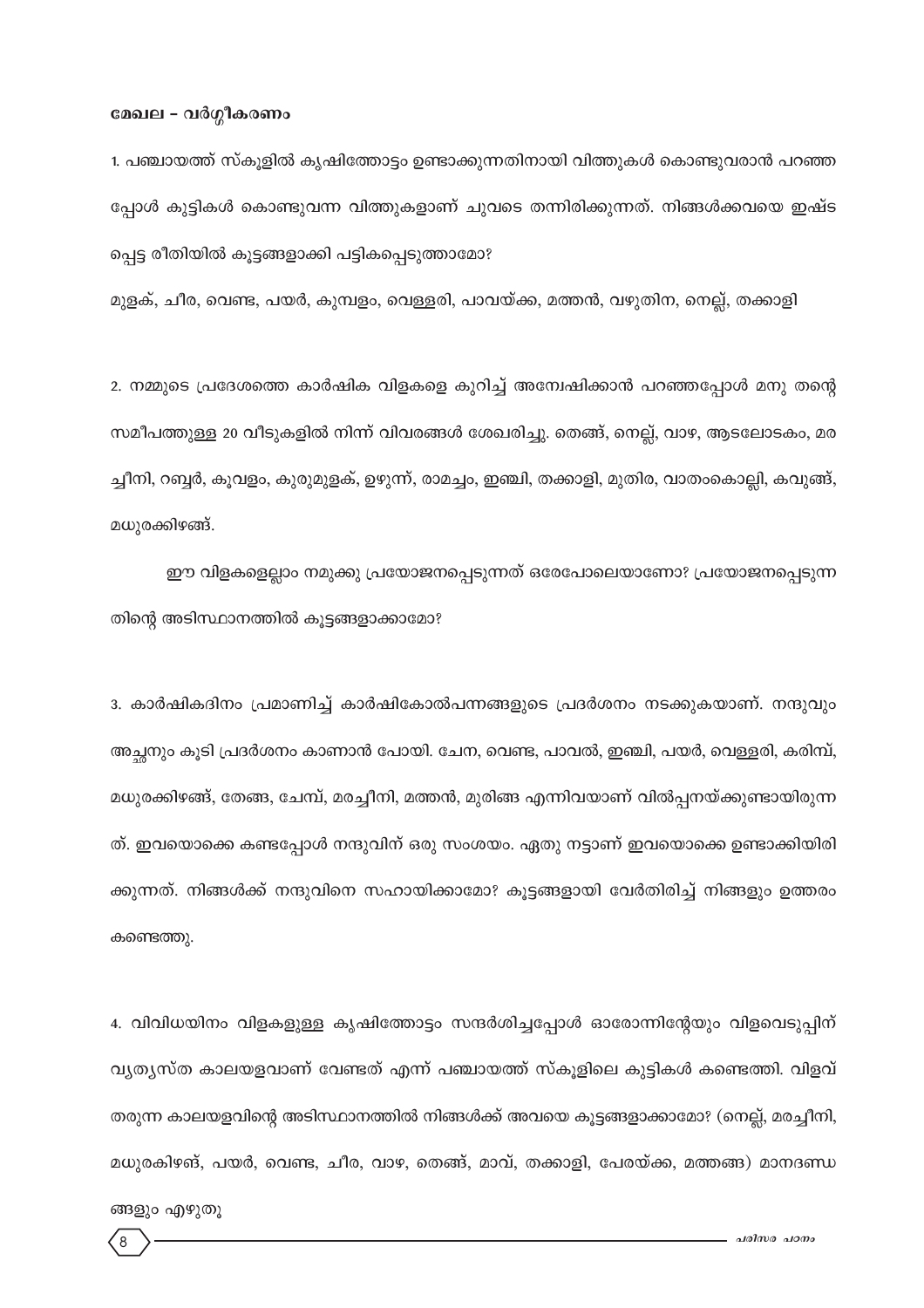5. കൃഷിക്കാരനുമായി അഭിമുഖം നടത്തിയ അടക്കാത്തോട് സ്കൂളിലെ മൂന്നാം ക്ലാസിലെ കുട്ടികൾ വിവരങ്ങൾ ക്രോഡീകരിച്ചു. അതിന് സഹായകമായി ടീച്ചർ കുട്ടികളുമായി ചർച്ച ചെയ്ത് ചില ആശയങ്ങൾ എഴുതി പ്രദർശിപ്പിച്ചു. ഇവയെ സമാനതകളും വ്യത്യാസങ്ങളും തിരിച്ചറിഞ്ഞ് കൂട്ടങ്ങ ളാക്കാമോ? മാനദണ്ഡങ്ങളും എഴുതൂ

ധാരാളം നെൽകൃഷി രാസവളങ്ങളുടെ ഉപയോഗം കൂടുതൽ തവളക്കണ്ണൻ, പൊന്നാര്യൻ തുടങ്ങി നെല്ലിനങ്ങൾ കൊയ്ത്തുയന്ത്രങ്ങൾ കൂടുതൽ കിഴങ്ങുകളുടെ കൃഷി ട്രാക്റുകൾ, ട്രില്ലറുകൾ മുതിര, ഉഴുന്ന് തുടങ്ങിയവയുടെ കൃഷി കുടുംബത്തിൽ കൂടുതൽ കർഷകർ കൂലികുറവ് കാലിവളർത്തൽ കാലിവളങ്ങൾ, ജൈവവളങ്ങൾ ഹോട്ടൽഭക്ഷണം ഉമ, ജയ തുടങ്ങിയ – പുതിയ നെൽവിത്തുകൾ ആഹാരത്തിനുവേണ്ടി കൃഷി കൃഷിപ്പണിക്ക് ആളില്ല കൂലിക്കുപകരം നെല്ല് ദൂരസ്ഥലങ്ങളിൽ നല്ല ജോലി വളപ്പുകളിൽ കൃഷി/പറമ്പുകളിൽ കൃഷി അധ്വാനിക്കാൻ ആളില്ല ആഹാരം/ആഹാരസാധനങ്ങൾ പണം കൊടുത്ത് വാങ്ങുന്നു. കൈക്കോട്ട്, കൊടുവാൾ ഇടവിളകൾ റബ്ബർ, കവുങ്ങ്-കൃഷികൾ പണത്തിനുവേണ്ടി കൃഷി കലപ്പ, നുകം, കാളകൾ ടെറസിൽ കൃഷി കൃഷിസ്ഥലങ്ങൾ കുറവ്.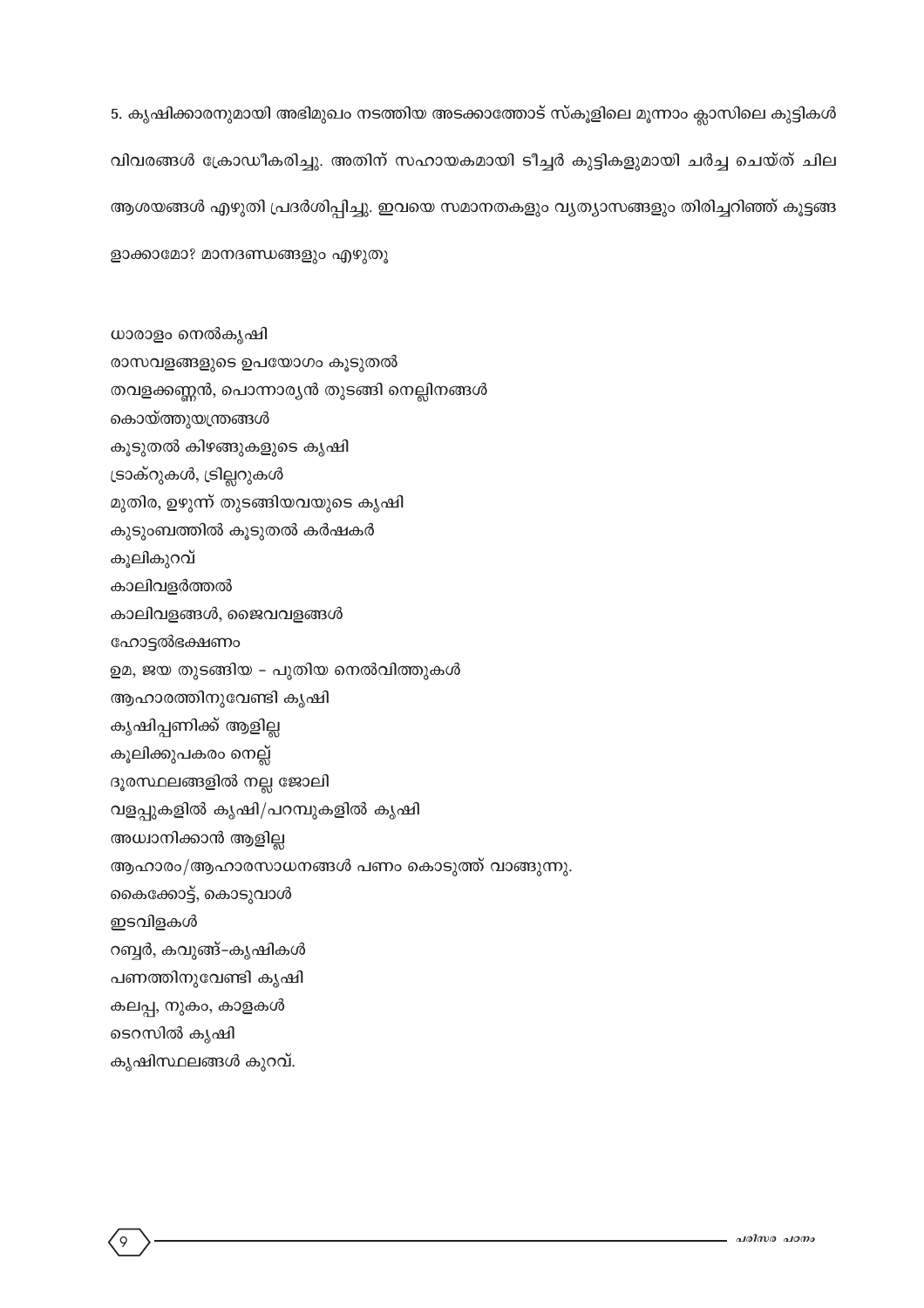# സുചകങ്ങൾ <u>മേഖല - വർ</u>ഗീകരണം

# പ്രവർത്തനം - 1

| 1. നിരീക്ഷിക്കാൻ കഴിയുന്ന സ്വഭാവ വിശേഷങ്ങളുടെ അടിസ്ഥാനത്തിൽ ഒരു പറ്റം വിത്തുകളെ |         |
|---------------------------------------------------------------------------------|---------|
| തിരിച്ചറിയുന്നു.                                                                | 4/3/2/1 |
| 2. ഒരു കൂട്ടം വിത്തുകളുടെ വ്യത്യാസങ്ങൾ/വിഭിന്നതകൾ തിരിച്ചറിയുന്നു.              | 4/3/2/1 |
| 3. ഒരു കൂട്ടം വിത്തുകളുടെ സമാനതകൾ തിരിച്ചറിഞ്ഞ് കൂട്ടങ്ങളാക്കുന്നു.             | 4/3/2/1 |
| മാനദണ്ഡത്തെ അടിസ്ഥാനമാക്കി വൃത്യാസം വിശദമാക്കുന്നു.                             | 4/3/2/1 |
|                                                                                 |         |

# പ്രവർത്തനം - 2

| 1. നിരീക്ഷിക്കാൻ കഴിയുന്ന സ്വഭാവ വിശേഷങ്ങളുടെ അടിസ്ഥാനത്തിൽ ഒരു കൂട്ടം കാർഷിക വിള |         |
|-----------------------------------------------------------------------------------|---------|
| കളെ തിരിച്ചറിയുന്നു.                                                              | 4/3/2/1 |
| 2. ഒരു കൂട്ടം വിളകളുടെ സാമ്യവ്യത്യാസങ്ങൾ തിരിച്ചറിയുന്നു.                         | 4/3/2/1 |
| 3. മാനദണ്ഡത്തെ അടിസ്ഥാനമാക്കി വ്യത്യാസം വിശദമാക്കുന്നു.                           | 4/3/2/1 |

### പ്രവർത്തനം - 3

| 1. നിരീക്ഷിക്കാൻ കഴിയുന്ന സ്വഭാവ വിശേഷങ്ങളുടെ അടിസ്ഥാനത്തിൽ ഒരു കൂട്ടം നടീൽ വസ്തു |         |
|-----------------------------------------------------------------------------------|---------|
| ക്കളെ തിരിച്ചറിയുന്നു.                                                            | 4/3/2/1 |
| 2. ഒരു കൂട്ടം നടീൽ വസ്തുക്കളുടെ സാമൃവൃത്യാസങ്ങൾ തിരിച്ചറിയുന്നു.                  | 4/3/2/1 |
| 3. മാനദണ്ഡത്തെ അടിസ്ഥാനമാക്കി വൃത്യാസം വിശദമാക്കുന്നു.                            | 4/3/2/1 |

### പ്രവർത്തനം - 4

| 1.നിരീക്ഷിക്കാൻ കഴിയുന്ന സ്വഭാവ വിശേഷങ്ങളുടെ അടിസ്ഥാനത്തിൽ ഒരു കൂട്ടം വിളകൾ തിരി |         |
|----------------------------------------------------------------------------------|---------|
| ച്ചറിയുന്നു.                                                                     | 4/3/2/1 |
| 2. ഒരു കൂട്ടം വിളകൾ സാമൃവൃത്യാസങ്ങൾ തിരിച്ചറിയുന്നു.                             | 4/3/2/1 |
| 3. മാനദണ്ഡത്തെ അടിസ്ഥാനമാക്കി വൃത്യാസം വിശദമാക്കുന്നു.                           | 4/3/2/1 |

### പ്രവർത്തനം - 5

1. നിരീക്ഷിക്കാൻ കഴിയുന്ന സ്വഭാവ സവിശേഷതകളുടെ അടിസ്ഥാനത്തിൽ കൂട്ടങ്ങളാക്കുന്നു.  $4/3/2/1$ 

2. ഒരു കൂട്ടം വസ്തുതകളെ സാമൃവൃത്യാസങ്ങളുടെ അടിസ്ഥാനത്തിൽ കൂട്ടങ്ങളാക്കുന്നു.

 $4/3/2/1$ 

3. മാനദണ്ഡത്തെ അടിസ്ഥാനമാക്കി വൃത്യാസം വിശദമാക്കുന്നു.  $4/3/2/1$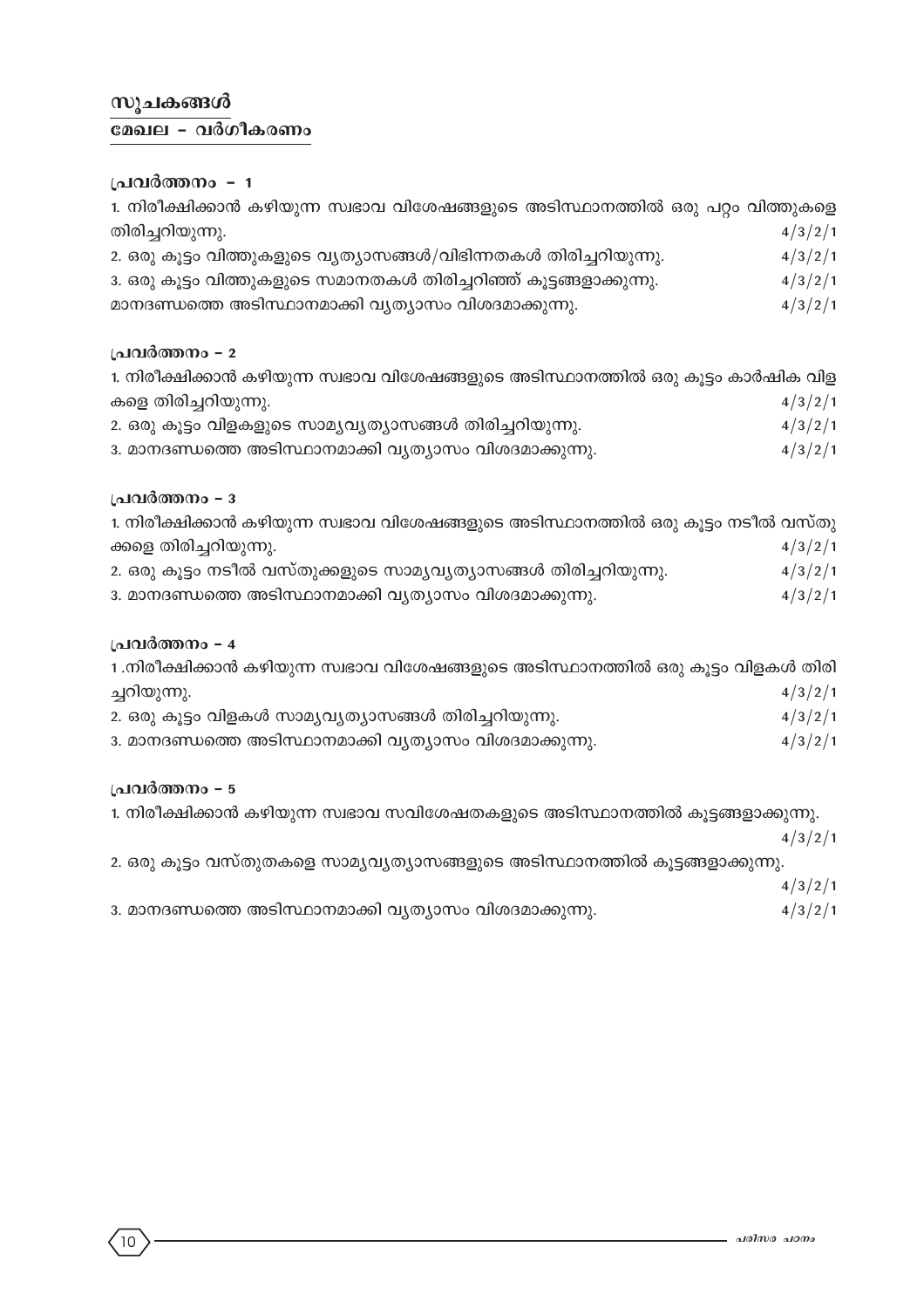### മേഖല അറിവിന്റെ പ്രയോഗം

1. ഭൂമിയുടെ കലപ്പ എന്നറിയപ്പെട്ടുന്ന മണ്ണിരയെ ഇന്ന് കാണാനേയില്ല അമിതമായ രാസവളപ്രയോഗംമൂലം നമ്മുടെ മണ്ണ് മലിനപ്പെട്ടുകൊണ്ടിരിക്കുന്നു.

ഈ രണ്ടു പ്രസ്താവനകളും വായിച്ചില്ലേ? നിങ്ങളുടെ അഭിപ്രായത്തിൽ മണ്ണിരയുടെ നാശത്തിന് എന്തൊക്കെയാണ് കാരണങ്ങൾ? മണ്ണിര യുടെ നാശം തടയാൻ നമുക്ക് എന്തൊക്കെ ചെയ്യാം? ഏതെങ്കിലും ഒരു മാർഗം തെരഞ്ഞെടുത്ത് തയ്യാറാക്കൂ.

2. കുന്നുകൾ ഇടിച്ചുനിരത്തുന്നു. വയലുകളും കുളങ്ങളും മണ്ണിട്ട് നിരത്തുന്നു. വേനൽകടുത്തു: കുടിവെള്ളക്ഷാമം രുക്ഷം

ഈ വാർത്തകൾ വായിച്ചില്ലേ? നിങ്ങളുടെ നാട്ടിലും ഇത്തരം പ്രശ്നങ്ങളുണ്ടോ? കുടിവെള്ളക്ഷാമം രുക്ഷമാകാൻ എന്തൊക്കെയാണ് കാരണങ്ങൾ? ഇതിനെതിരെ നമുക്കെങ്ങനെ പ്രതികരിക്കാം?

3. മുക്കുന്നത്ത് സ്കൂളിലെ മൂന്നാംക്ലാസുകാരായ 4 കുട്ടികൾ അയൽക്കാരാണ്. മഴമാപിനി നിർമ്മിച്ച് മഴയളക്കാൻ പറഞ്ഞപ്പോൾ അവർ ഉണ്ടാക്കിയ മഴമാപിനികളാണ് താഴെ തന്നിരിക്കുന്നത്. ഇത് അവർ ഒരേ സ്ഥലത്ത് തന്നെയാണ് വച്ചത്.

ശരിയായത് അളന്ന് കഴിഞ്ഞപ്പോൾ അവർക്ക് അളവിൽ സംശയം തോന്നി. അവർ ടീച്ചറോട് പറ ഞ്ഞപ്പോൾ ടീച്ചർ രാമുവിനോട് വിശദീകരിക്കാൻ ആവശ്യപ്പെട്ടു. എന്തൊക്കെയായിരിക്കും രാമു പറഞ്ഞിട്ടുണ്ടാകുക. നിങ്ങൾ ഇതിനോട് എങ്ങനെ പ്രതികരിക്കുന്നു?



4. മാടായിപ്പാറയിൽ പ്ലാസ്റ്റിക്കും മറ്റ് മാലിന്യങ്ങളും ഇടുന്നത് തടയാൻ കുട്ടികൾ കാവലിരിക്കുന്നു. കുടിവെള്ളം വ്യാപകമായി മലിനമാകുന്നുവെന്ന് റിപ്പോർട്ട്

പത്രത്തിൽവന്ന വാർത്തകളുടെ തലക്കെട്ടുകളാണ് മുകളിൽ. കുട്ടികളുടെ പ്രവർത്തനത്തെക്കുറിച്ച് നിങ്ങളുടെ പ്രതികരണം എന്ത്? നമ്മുടെ മണ്ണ് മലിനപ്പെടുന്നത് കുടിവെള്ളം മലിനമാകാൻ കാരണ മാകുന്നുണ്ടോ? ഇത് തടയാൻ നമുക്ക് എന്തൊക്കെ ചെയ്യാം? ജനങ്ങളെ ബോധവൽക്കരിക്കാൻ ഒരു വഴി തെരഞ്ഞെടുത്ത് തയ്യാറാക്കാമോ?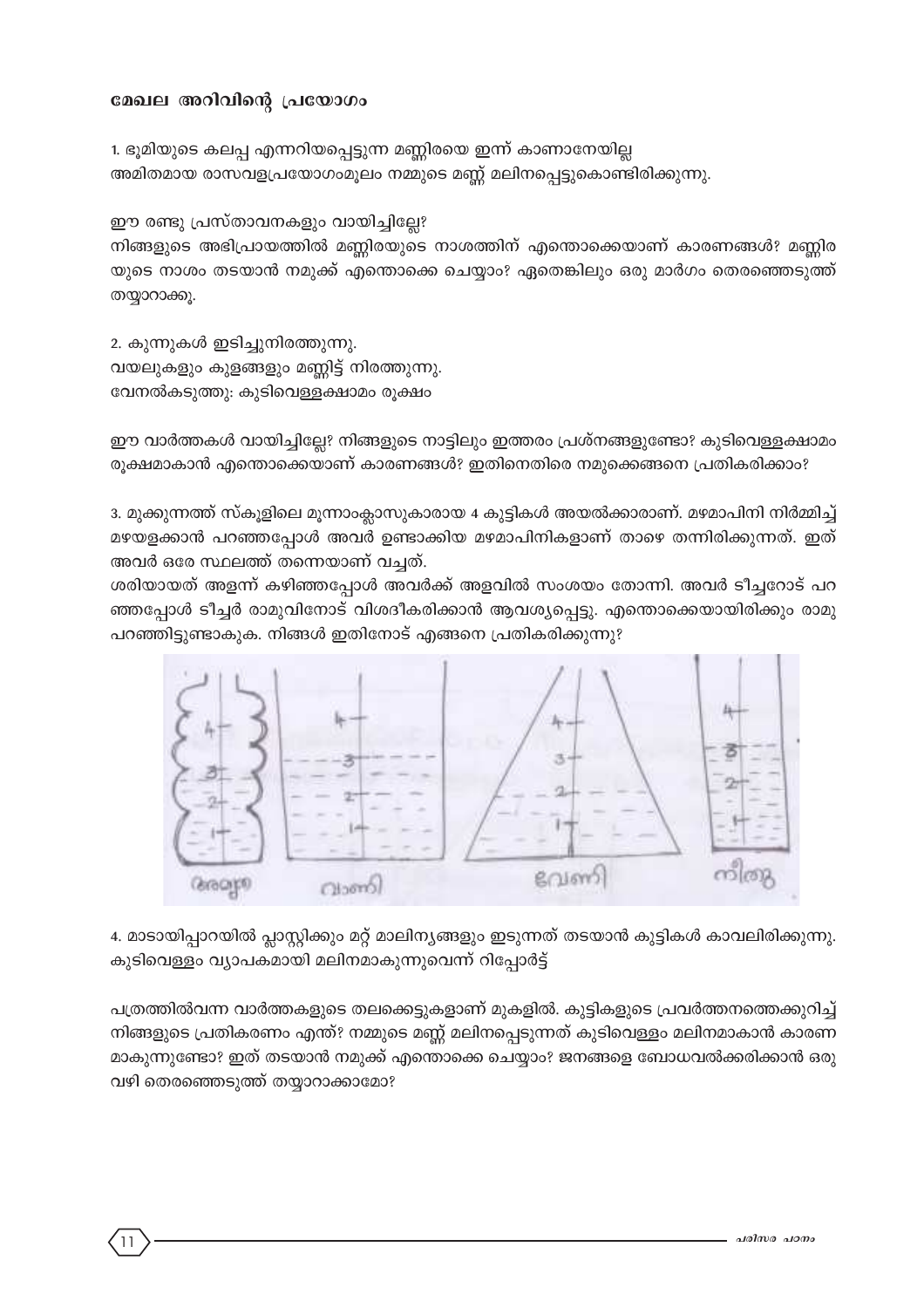5. വെള്ളം പാഴാകാതിരിക്കാൻ ഇതിൽ ഏത് മാർഗ്ഗമാണ് അനുയോജ്യം? എന്തുകൊണ്ട്? രാമപുരം സ്കൂളിലെ കുട്ടികളുടെ പ്രവർത്തിയോട് നിങ്ങൾ എങ്ങനെ പ്രതികരിക്കുന്നു?

# രാമപുരം സ്കൂൾ



പഞ്ചായത്ത് സ്കൂൾ

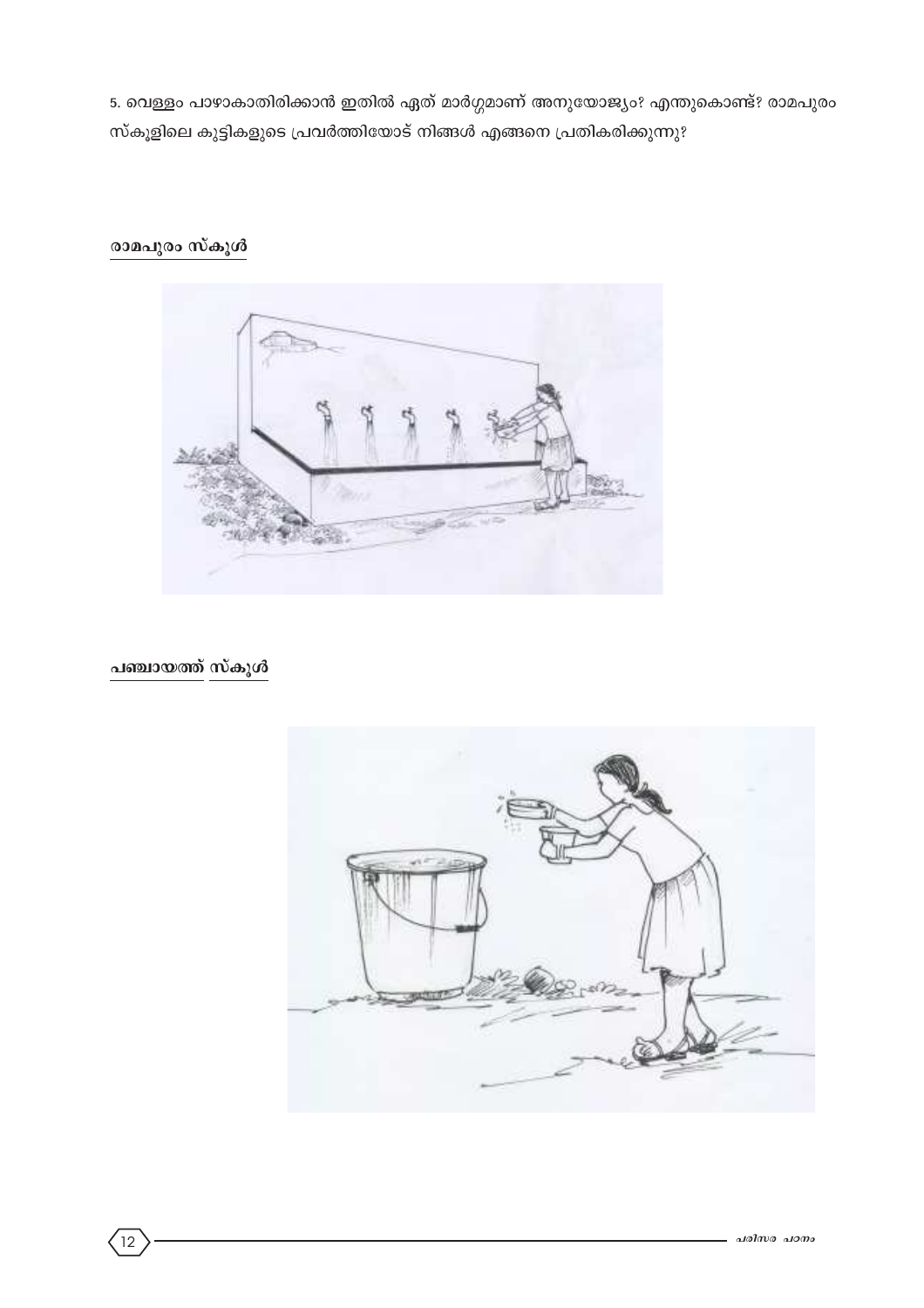# സുചകങ്ങൾ അറിവിന്റെ പ്രയോഗം

### **പ്രവർത്തനം - 1**

1. നിർമ്മിക്കപ്പെട്ട അറിവ്, സാമൂഹ്യപ്രശ്നങ്ങൾ/പ്രകൃതിപ്രതിഭാസങ്ങൾ വിശകലനം ചെയ്യുന്ന തിന് പ്രയോജനപ്പെടുത്തിയിട്ടുണ്ട്.

2. സമൂഹത്തിൽ നിലനിൽക്കുന്ന അശാസ്ത്രീയ പ്രവണതകൾ തിരുത്തുന്നതിന് അറിവ് പ്രയോജ നപ്പെടുത്തൽ.

3. നേടിയ അറിവ് പുതിയ സാഹചര്യത്തിൽ ഉപയോഗപ്പെടുത്തൽ (പോസ്റ്റർ/നോട്ടീസ് ഇവ ഏതെ ങ്കിലും ഒന്ന് തയ്യാറാക്കണം)

### **പ്രവർത്തനം - 2**

1. നിർമ്മിക്കപ്പെട്ട അറിവ്, സാമൂഹ്യപ്രശ്നങ്ങൾ/പ്രകൃതിപ്രതിഭാസങ്ങൾ വിശകലനം ചെയ്യുന്ന തിന് പ്രയോജനപ്പെടുത്തിയിട്ടുണ്ട്.

2. സമൂഹത്തിൽ നിലനിൽക്കുന്ന അശാസ്ത്രീയ പ്രവണതകൾ തിരുത്തുന്നതിന് അറിവ് പ്രയോജ നപ്പെടുത്തൽ.

3. നേടിയ അറിവ് പുതിയ സാഹചര്യത്തിൽ ഉപയോഗപ്പെടുത്തൽ (പോസ്റ്റർ/നോട്ടീസ് ഇവ ഏതെ ങ്കിലും ഒന്ന് തയ്യാറാക്കണം)

### **പ്രവർത്തനം – 3**

1. നിർമ്മിക്കപ്പെട്ട അറിവ് സാമൂഹ്യപ്രശ്നങ്ങൾ വിശകലനംചെയ്യുന്നതിന് പ്രയോജനപ്പെടുത്തിയി ്ട്ടുണ്ട്.

2. സമൂഹത്തിൽ നിലനിൽക്കുന്ന അശാസ്ത്രീയപ്രവണതകൾ തിരുത്തുന്നതിന് അറിവ് പ്രയോജ നപ്പെടുത്തൽ.

3. നേടിയ അറിവ് പുതിയ സാഹചര്യത്തിൽ ഉപയോഗപ്പെടുത്തൽ (കുട്ടിയുടെ പ്രതികരണങ്ങൾ)

### **പ്രവർത്തനം - 4**

1. നിർമ്മിക്കപ്പെട്ട അറിവ്, സാമൂഹ്യപ്രശ്നങ്ങൾ/പ്രകൃതിപ്രതിഭാസങ്ങൾ വിശകലനം ചെയ്യുന്ന തിന് പ്രയോജനപ്പെടുത്തിയിട്ടുണ്ട്.

2. സമൂഹത്തിൽ നിലനിൽക്കുന്ന അശാസ്ത്രീയ പ്രവണതകൾ തിരുത്തുന്നതിന് അറിവ് പ്രയോജ നപ്പെടുത്തൽ.

3. നേടിയ അറിവ് പുതിയ സാഹചര്യത്തിൽ ഉപയോഗപ്പെടുത്തൽ (പോസ്റ്റർ/നോട്ടീസ് ഇവ ഏതെ ങ്കിലും ഒന്ന് തയ്യാറാക്കണം)

### **പ്രവർത്തനം - 5**

1. നിർമ്മിക്കപ്പെട്ട അറിവ്, സാമൂഹ്യപ്രശ്നങ്ങൾ/പ്രകൃതിപ്രതിഭാസങ്ങൾ വിശകലനം ചെയ്യുന്ന തിന് പ്രയോജനപ്പെടുത്തിയിട്ടുണ്ട്.

2. സമൂഹത്തിൽ നിലനിൽക്കുന്ന അശാസ്ത്രീയ പ്രവണതകൾ തിരുത്തുന്നതിന് അറിവ് പ്രയോജ നപ്പെടുത്തൽ.

3. നേടിയ അറിവ് പുതിയ സാഹചര്യത്തിൽ ഉപയോഗപ്പെടുത്തൽ (കുട്ടിയുടെ പ്രതികരണങ്ങൾ)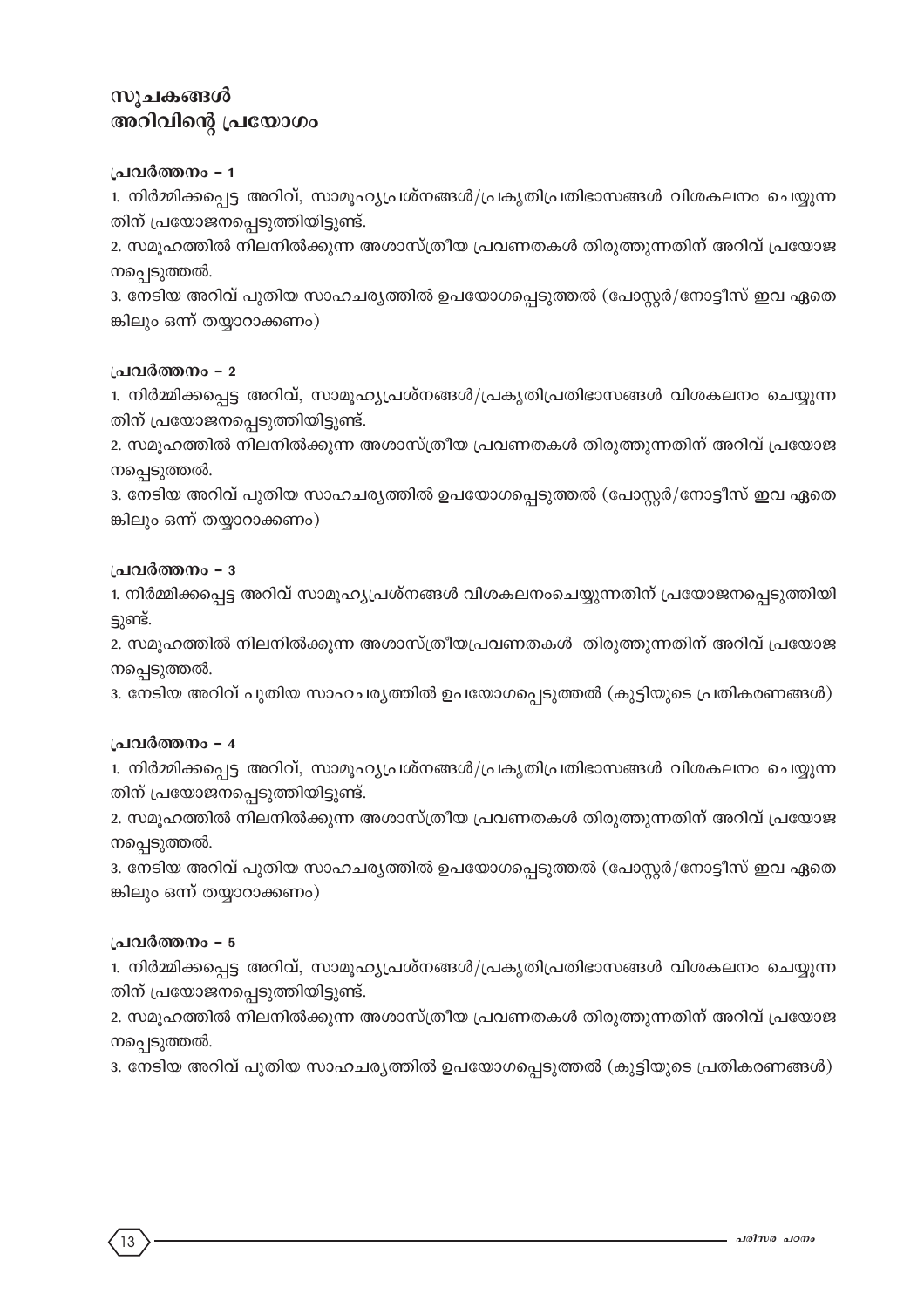# അധ്യാപകർക്കുള്ള നിർദ്ദേശങ്ങൾ പരിസര പഠനം

### മേഖല - നിരീക്ഷണം

പ്രവർത്തനം - 1 1) വിത്തുകൾ – മുളക്, കുമ്പളം

പ്രവർത്തനം - 2 2) ഇലകൾ - ആര്യവേപ്പില, കറിവേപ്പില പ്രവർത്തനം - 3

3) മണ്ണുകൾ - ജൈവാംശമുള്ള മണ്ണ് മണൽ മണ്ണ്

പ്രവർത്തനം - 4

4) പച്ചക്കറി - വെള്ളരിക്ക കക്കിരിക്ക (പച്ചക്കറികൾ മുറിച്ചും നിരീക്ഷിക്കാൻ കൊടുക്കണം) പച്ചക്കറി മുറിക്കുന്നതിന് മുമ്പും പിമ്പും നിരീക്ഷിക്കാനുള്ള അവസരം നൽകണം.

### പ്രവർത്തനം - 5

മഴക്കാലം, വേനൽക്കാലം ഇവ കുട്ടികൾക്ക് പരിചിതമാണ് ഇവയുടെ പരമാവധി സവിശേഷതകൾ കുട്ടികൾ അനുഭവത്തിൽ നിന്നും ഓർമയിൽ നിന്നും എഴുതണം.

### ലഘുപരീക്ഷണം

'നമുക്ക് ചുറ്റും വായുവുണ്ട്' ഈ പ്രസ്താവനയോട് നിങ്ങൾ യോജിക്കുന്നുണ്ടോ? തെളിയിക്കാ നുള്ള അവസരം കുട്ടികൾക്ക് നൽകേണ്ടതാണ്.

ആവശ്യമായ സാമഗ്രികൾ സയൻസ്കോർണറിൽ ഒരുക്കുകയും കുട്ടികൾക്ക് ചെയ്തുനോക്കാനുള്ള അവസരം നൽകേണ്ടതുമാണ്.

കരുതേണ്ട സാമഗ്രികൾ

ബലൂൺ, കാർഡ്ബോർഡ്, പ്ലാസ്റ്റിക് കവർ, ഗ്ലാസ്, മെഴുകുതിരി, പ്ലാസ്റ്റിക് പന്ത്.